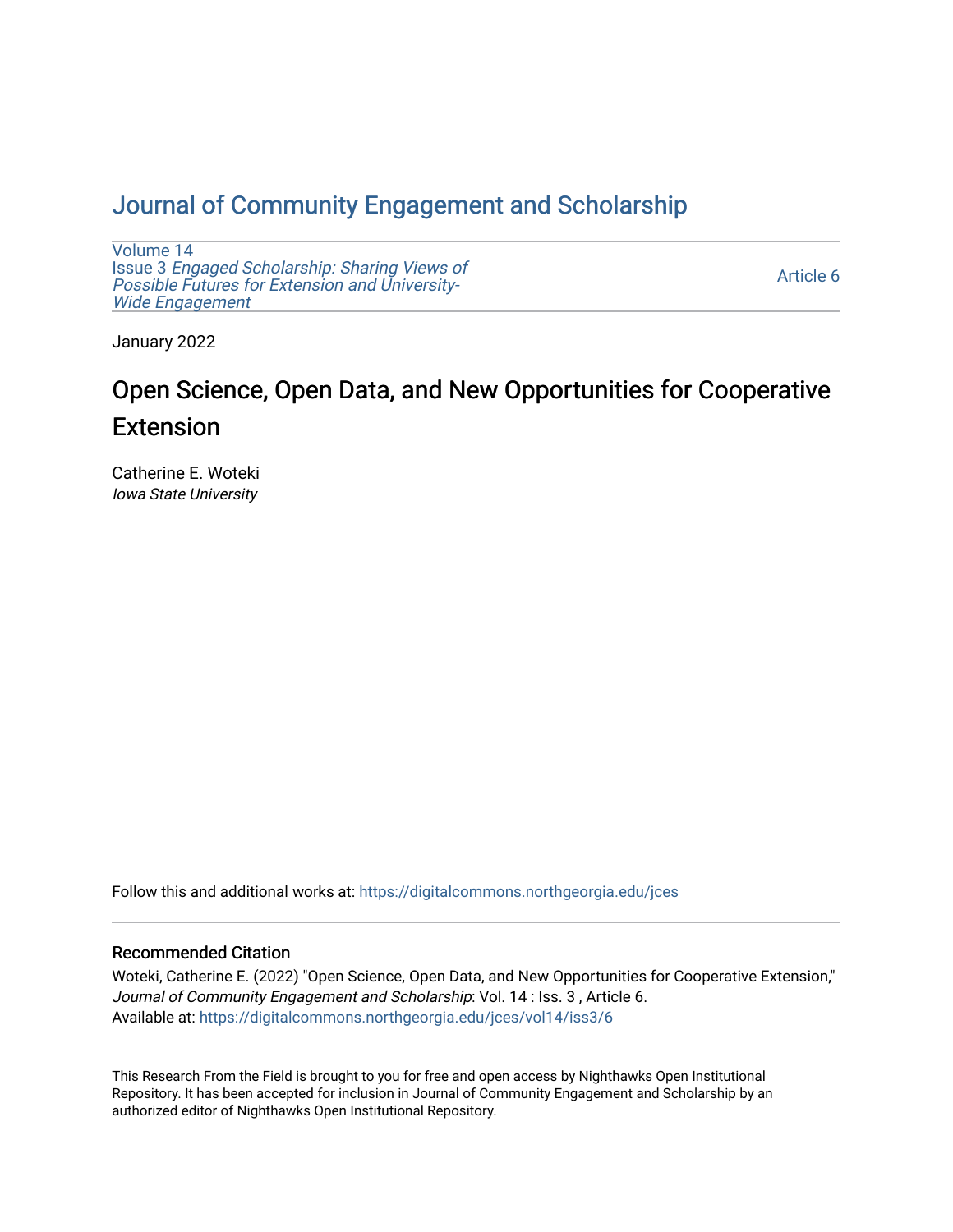# **Open Science, Open Data, and New Opportunities for Cooperative Extension**

Catherine E. Woteki

#### **Abstract**

The array of problems presented to Extension professionals is broad and growing in number and complexity. As Extension has demonstrated its adaptability in addressing these issues, new ways of working have emerged. Access to an expanding pool of scientific reports and data can potentially provide Extension professionals with the greater tools and knowledge they need to collaboratively engage with their communities. However, a key challenge and possible impediment will be access to rapidly emerging research and data. Open science and open data can broaden the evidence base available to Extension educators, and the emerging field of data science offers new tools to help Extension stakeholders make data-informed decisions. A new data-sharing partnership among Canada, Mexico, and the United States may serve as a model for other countries' rural advisory services and national Extension systems. Fully implementing this expanded role for Extension will require resources to establish a National Community Learning Network and a national data commons as well as advocacy for open access policies at all levels of government. As abstract as open science and open data may seem to local and regional Extension practitioners, equal access to scientific knowledge and underlying research data is not only imperative for local community engagement but also integral for locally appropriate decision-making. Widening access to research and data directly supports the democratization of science and Extension. Opening scientific research and providing effective access to publicly financed data will become essential platforms for university engagement and Extension. It is critical for Extension professionals to understand the analytic powers and emerging policies that easily-accessed research and data can bring to collaborative community engagement.

Throughout its history, land-grant university (LGU) Extension has demonstrated flexibility and innovation in response to the needs of the communities in which it works. Today, the array of problems being presented to Extension professionals is broad and growing in number and complexity, and the tools at their disposal have also multiplied. University engagement with communities is critical to the process of democratically setting priorities for resource allocation and responding to what stakeholders see as their highest needs. Among the new tools are *open science*, *open data*, and *data science*, an interdisciplinary as well as transdisciplinary approach that extracts insights and knowledge from available data. Science-based information is a hallmark of Extension programs, and analyzing locally generated data is inherent to what Extension professionals do. However, the information age and the advent of the "internet of things" have increased the types of data available and require novel analytical approaches and expertise beyond what currently may be tapped.

New ways of developing programs and engaging communities are emerging that will enhance Extension's primary directive for community engagement. Extension continuously demonstrates adaptability in its responses to community issues and problems. University Extension services have nimbly adopted new tools and sciences as they fulfill their missions domestically and build partnerships internationally. Presently, opportunities exist to involve a broader range of disciplines, such as computer science, data science, and statistics, in Extension work and to build a truly university-wide, interdisciplinary, and transdisciplinary Extension model. In North America, opportunities also exist for U.S. LGU services to engage more deeply with Canada and Mexico in a way that builds on existing programs and on the three countries' present commitments to open data policies. Such an arrangement could serve as a model for other countries' agricultural, rural, and community advisory services.

#### **Open Science**

During the past decade, scientists' widespread adoption of the principles of open science and governments' embrace of policies that broaden access to their administrative and research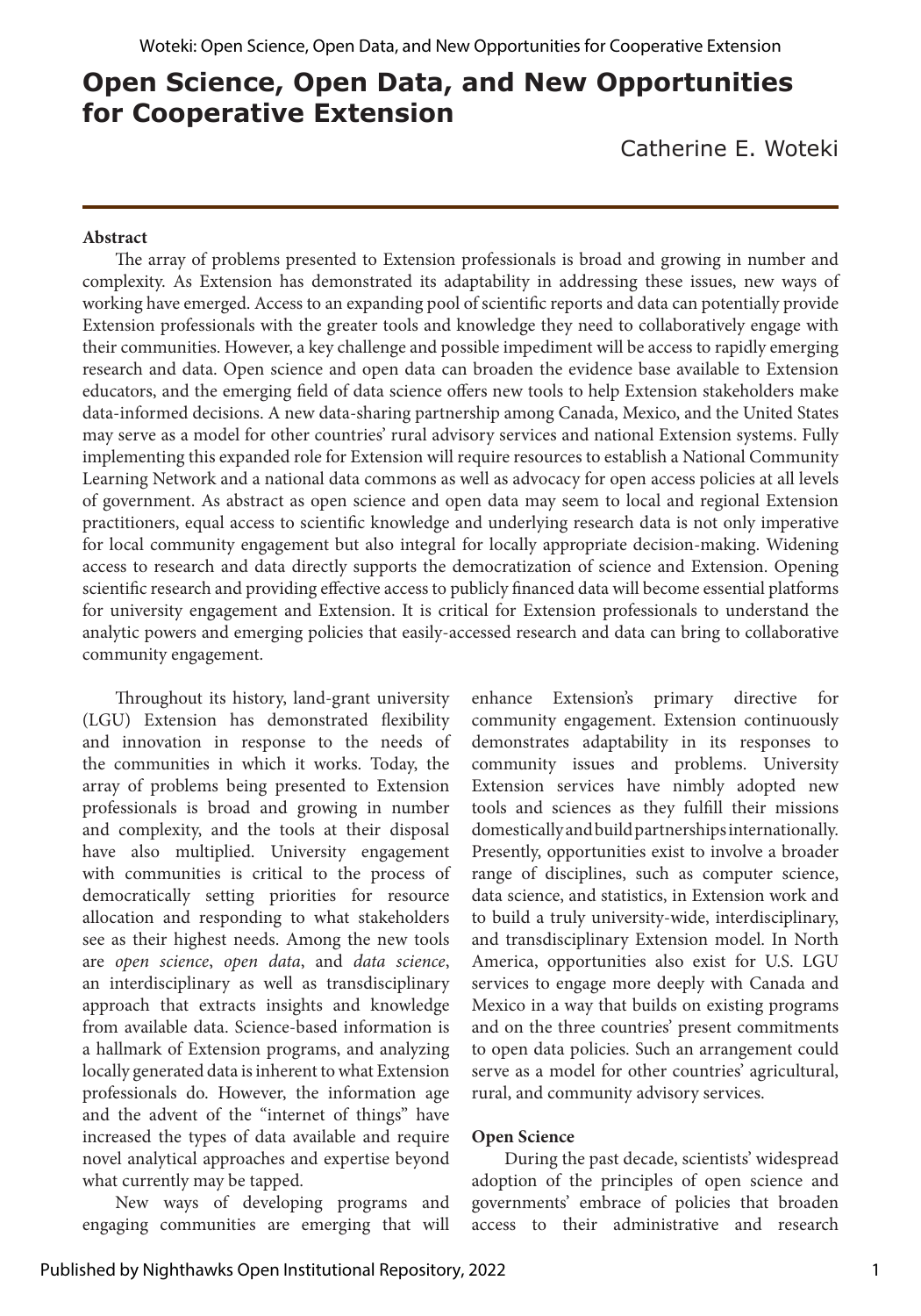#### Journal of Community Engagement and Scholarship, Vol. 14, Iss. 3 [2022], Art. 6

data promise to unlock new opportunities for LGU Extension to work collaboratively with communities to address their self-identified needs. A chief motivation for governments to adopt open data policies has been the reasoning that any research conducted or data collected with the support of public tax money should be made publicly available—with suitable protections in place, of course, to guard individuals' privacy, protect national security, and prevent the release of trade secrets and other intellectual property. Within the scientific community, open science is viewed as a way to make research more efficient. Its goals are to make knowledge more widely available, to enhance collaboration among participants in a way that that amplifies their collective intelligence and creativity, and ultimately to lead to entrepreneurial breakthroughs that benefit society (National Academies of Sciences, Engineering, and Medicine, 2018). In some countries, open data is seen as a way of promoting democracy and accountability in government. Open science also plays a role in democratizing scientific knowledge by enabling citizen science; it opens a vast literature to anyone who wants to read it and eventually may produce a better-informed citizenry (Arza & Fressoli, 2017). Open science may also bring greater capacity to solving the needs of society by making local problems more visible, giving community members access to data and resources, and deterring the private appropriation of those resources (Arza & Fressoli, 2017).

The drive to enable greater access to research and publicly financed data is not an abstract, 50,000-foot initiative of distant government policy-makers and academicians. It is absolutely essential to ensure the continued rapid adaptation of Extension and community programming success. In essence, the evidence base available to Extension professionals is dramatically expanded when research and government data are made public. But knowing how best to use and capitalize on this information requires skills and expertise that may be new to Extension professionals and that may require the help of specialists outside the current Extension faculty. Here is where a transdisciplinary, university-wide Extension model could facilitate transition to an extended role for Extension that builds on open science and open data.

Open science is characterized by the use of digital tools to share ideas, design and report experiments, disseminate results and supporting information, and preserve publications and data in archives that are open to all. In 2018, a committee convened under the auspices of the National Academies of Sciences, Engineering, and Medicine (2018) published a report describing "open science by design" and advocating that scientists build the six attributes of open science into their practice. The six attributes (listed in Table 1) begin when a scientist is exploring existing data and publications to conceptualize an idea and scope a research project. With today's online sources, much of

# **Table 1.** Open Science by Design

# **Phases of Open Science by Design**

**Provocation**: explore or mine open research resources and use open tools to network with colleagues

**Ideation**: develop and revise research plans and prepare to share research results and tools under FAIR principles (Findable–Accessible–Interoperable–Reusable)

**Knowledge generation**: collect data, conduct research using tools compatible with open sharing, and use automated workflow tools to ensure accessibility of research outputs

**Validation**: prepare data and tools for reproducibility and reuse and participate in replication studies

**Dissemination**: use appropriate licenses for sharing research outputs and report all results and support information (data, code, articles, etc.)

**Preservation**: deposit research outputs in FAIR archives and ensure long-term access to research results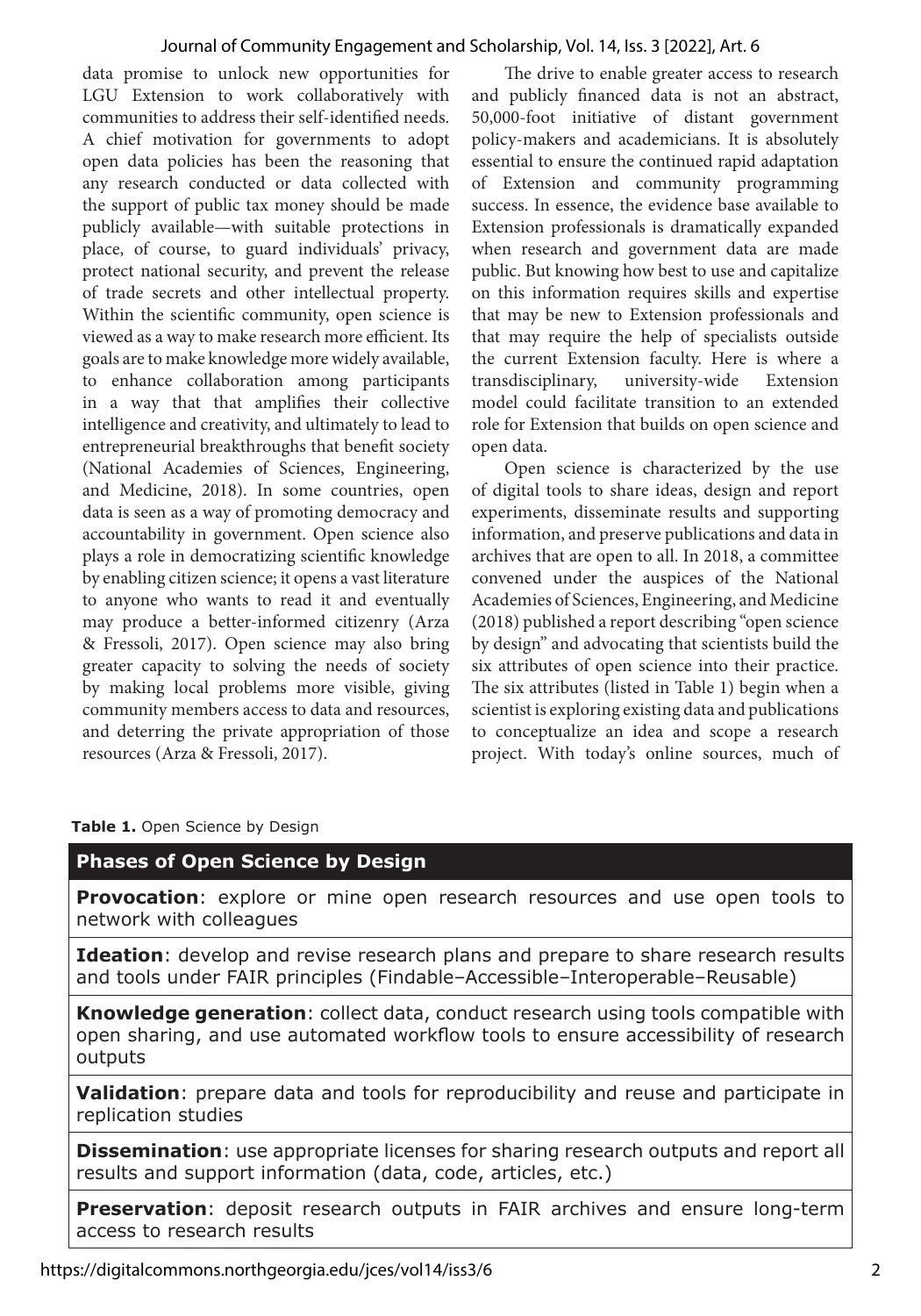#### Woteki: Open Science, Open Data, and New Opportunities for Cooperative Extension

this work is done through mining bibliographic databases and accessing existing open data sets. At each step of the research process from developing research plans, collecting and validating data, and conducting analyses to publishing and archiving results and data—open science relies on the investigator's commitment to openness. The belief is that the research will benefit from transparency and enhanced rigor and that the results will have broader applicability and, therefore, greater impact. When incorporating the open science approach into their work, Extension professionals already have two assets in the U.S. Extension Foundation (which has become a good platform for Extension services to share and advance programs online) and the library science expertise located in campus libraries.

Those who favor open science argue that it offers many benefits (National Academies of Sciences, Engineering, and Medicine, 2018). Chief among them are enhanced rigor in the experimental designs submitted for review and comment and increased reliability of data collected using tools compatible with open sharing and automated workflow. Other benefits include faster and more inclusive dissemination of knowledge and broader participation in research. These upsides are part of the promise for Extension professionals and their collaborative cocreation of local programs. Laboratories and research teams that use digital tools to organize and record their work may use resources and perform research tasks more efficiently because such tools make their work more transparent to the entire team. And when science is conducted openly, there are public benefits as well. Open access to publications eliminates the price wall that prevents many people from reading research studies. Easy, open access to this information could foster innovation that would benefit everyone and could also help decision-makers at all levels of government make more informed and effective program and policy choices.

As attractive as open science may sound, several barriers are preventing its immediate adoption on a wide scale (National Academies of Sciences, Engineering, and Medicine, 2018). Research data sets become a resource in the open science ecosystem, and many unresolved questions about the life cycle of data, reproducibility, compliance, and sharing still need to be addressed. Adoption of digital workbooks and other technologies have costs and require new infrastructure. Many investigators are wary about privacy, security, and proprietary issues that may arise, and those worries may prevent them from committing to the full adoption of open science. Concerned investigators also point to a lack of incentives and training in their universities and disciplinary differences in how research is conducted as barriers to adopting all aspects of open science.

#### **Open Science and Open Data Policies**

Across Europe and North America and in other parts of the world, governments have adopted policies that require open access to scientific publications and their underlying data and that make administrative data collected by government programs publicly available. These seemingly abstract, distant policy actions are vastly extending the data available to Extension across its full range of programs and expertise. It is useful for Extension professionals and their community collaborators to understand the context of these national and international discussions. The origins of the international movement for open access to scholarly publications and underlying data can be traced to the Bethesda Statement on Open Access Publishing (Brown et al., 2003) and the Berlin Declaration on Open Access to Knowledge in the Sciences and Humanities (Max Planck Gesellschaft, 2003).

In April 2003, 24 people representing libraries, publishers, scientific societies, and research sponsors met in Maryland under the auspices of the Howard Hughes Medical Institute and issued a short statement defining open access publication and the commitments that each sector was making to move toward open access. Later that fall, more than 500 signatories to the Berlin Declaration wrote that their mission of disseminating scientific knowledge was not complete if "the information is not made widely and readily available to society," and they encouraged researchers to publish in accordance with the principles of open access, interoperability, and open access archiving (Max Planck Gesellschaft, 2003). More recently, the European scientific community has revised and updated its Science Europe Principles on Open Access to Research Publications (Science Europe Working Group on Open Access, 2015). Plan S, as it is called, was launched in September 2018 by the Open Access Envoy of the European Union and pledges that, beginning in 2021, scientific publications from public grants will be published in open access journals or platforms without embargo. Plan S is funded by Science Europe in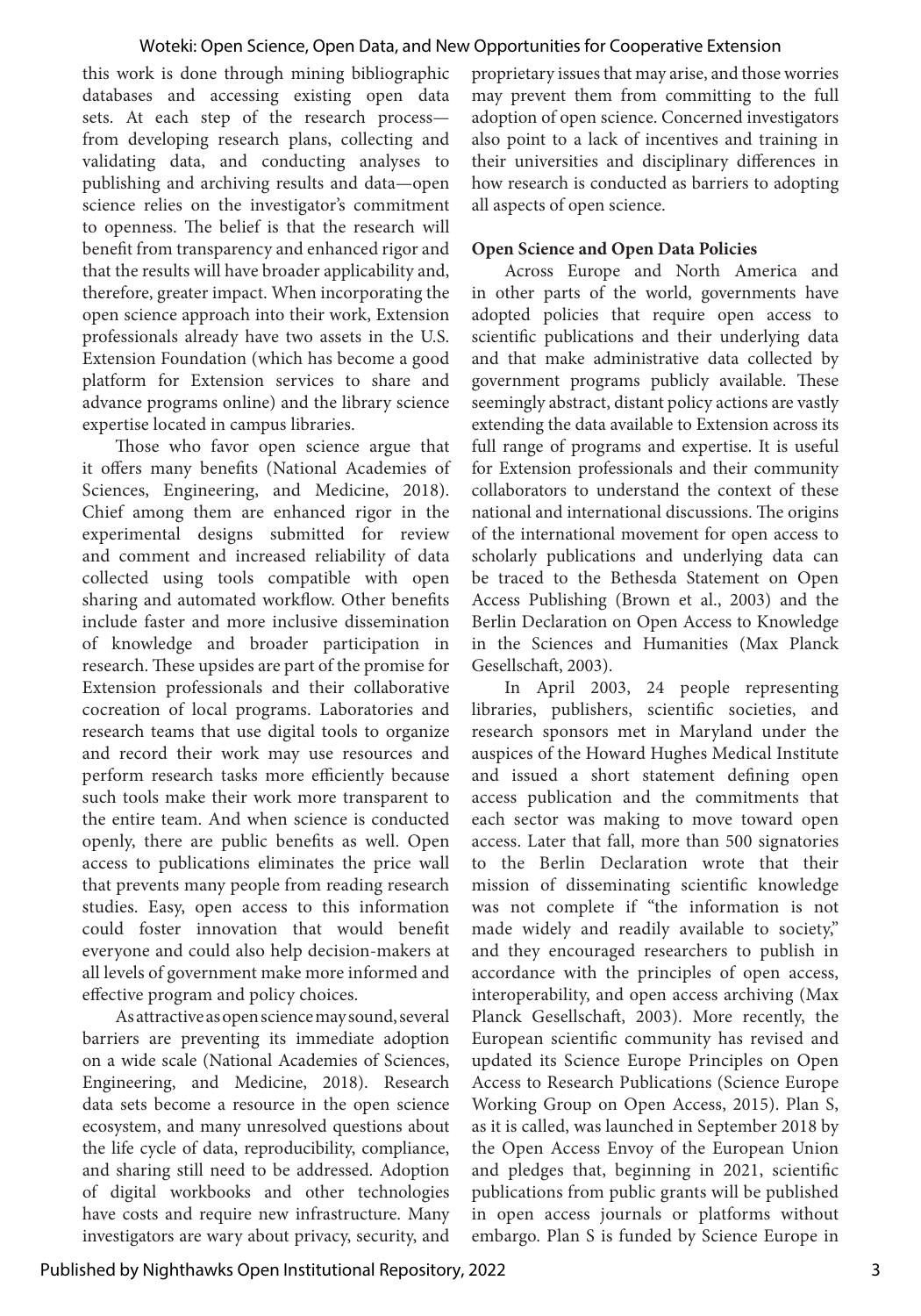concert with 16 national science agencies, five charitable and international organizations, and the European Research Council.

In the intervening years in the United States, the National Institutes of Health began implementing aspects of open access. In 2013, President Barack Obama issued an executive order entitled "Making Open and Machine Readable the New Default for Government Information." The order articulated some general principles:

Openness in government strengthens our democracy, promotes the delivery of efficient and effective services to the public, and contributes to economic growth. As one vital benefit of open government, making information resources easy to find, accessible, and usable can fuel entrepreneurship, innovation, and scientific discovery that improves Americans' lives and contributes significantly to job creation. (Exec. Order No. 13,642, 2013)

Obama's executive order and an accompanying directive to the federal science agencies from his science advisor, Dr. John Holdren, led to a government-wide effort to release vast amounts of scientific and administrative program information in digital formats. To help the public find the available information, all the agencies were directed to use a single portal: Data.gov. Today, over 190,000 different data sets from federal as well as state governments and municipalities are accessible through Data.gov.

Across the world, many countries have signed on to the principles of open government and open data. In North America, Canada and Mexico have adopted open data policies. Thirteen of the G20 countries have adopted open data policies. Open Data Charter, an international nongovernmental organization, advocates for governments at all levels to make data "open and freely available while protecting the rights of people and communities" (Open Data Charter, n.d.), and 79 national and local governments now endorse its principles.

Undergirding all of these efforts is the commitment to "FAIR principles." When data are made public, they must be Findable, Accessible, Interoperable, and Reusable (Wilkinson et al., 2016). In practice, FAIR means that data sets must have clear license, carry appropriate metadata, have persistent provenance, and be machine readable. As discussed earlier with respect to

the barriers that university scientists encounter in implementing open science, commitment to implementing FAIR principles can be a high bar for governments, especially if their data are only available in spreadsheets and PDF files. Converting them to appropriately documented, machinereadable formats requires time, effort, and resources that may be beyond the capacity of local governments, even those in high-income countries and emerging economies.

#### **New Opportunities for LGU Extension**

Extension has many opportunities to build on these open platforms, and many Extension professionals are already experimenting with using easily accessible data to better serve the communities they work with. In the United States, enthusiasm is growing for forming a National Community Learning Network that would use data analytics and applied statistics techniques to help communities both access their own data and merge it with other local, state, and federal information to form more comprehensive evidence bases for decision-making. A new organization is now forming among the United States, Canada, and Mexico that aims to promote innovation, knowledge utilization, and information sharing in the agricultural sector across the continent. There are also opportunities to share innovations with and learn from the experiences of other countries through the Global Forum for Rural Advisory Services (GFRAS) and the Global Open Data for Agriculture and Nutrition (GODAN) initiative. We will discuss each of these organizations in turn.

The idea for a National Community Learning Network (Keller et al., 2018) grew out of the experiences of Extension professionals in three states (Virginia, Iowa, and Oregon) working together through the Data Science for the Public Good (DSPG) program. Funded by a grant from the National Institute of Food and Agriculture and later supplemented with funding from the Bill & Melinda Gates Foundation, LGUs in these states pilot tested a model that first engages with communities to identify issues of concern and then works iteratively with them to seek insights from data analyses to inform future decisions. After a problem is identified, work begins to discover what data the community has. Then, relevant data from state and federal governments and other open data sources are assembled, and the data are cleaned up, analyzed, and curated to shed light on the identified problem. The DSPG program (University of Virginia Biocomplexity Institute,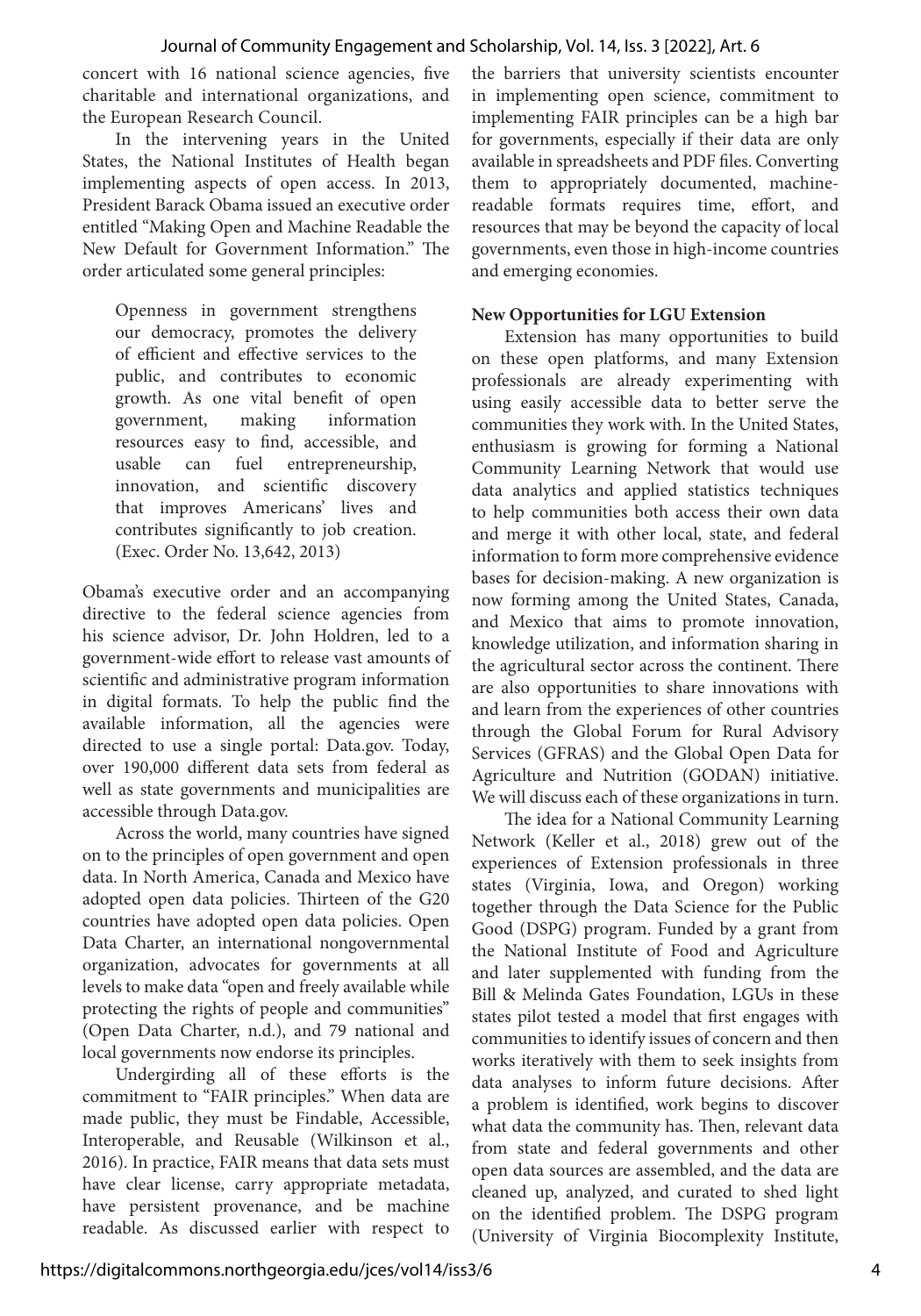## Woteki: Open Science, Open Data, and New Opportunities for Cooperative Extension

n.d.-b) provides experiential learning for students and Extension professionals as they perform the data discovery, cleaning, and analyses to address the community's identified problem. The process (shown in Figure 1) derives from Cooperative Extension's long history of community engagement. The pilot test demonstrated that three public goods for communities, especially small and rural ones, could be scaled nationally:

- 1. Local communities were empowered to use their own data-rich and human-centered capacity for ongoing, community-directed problem-solving.
- 2. Extension professionals learned the skills and knowledge needed to effectively engage with communities in identifying and applying data-driven insights.
- 3. A data commons was developed that can be utilized to accelerate the advancement of community-based projects.

In the pilot work (Shipp et al., 2021), LGU Extension services in each state pioneered ways of working with community stakeholders to access and leverage their own data alongside other relevant data to inform local and state government programming and policy decisions. The pilot





*Note*. The outside wheel represents continuous communication and interaction throughout the process life cycle. The middle wheel is the data-driven learning process. The frontier between the outer and middle wheels connotes active collaboration among all stakeholders. The inner circle codifies the rigorous research framework to guide the data science.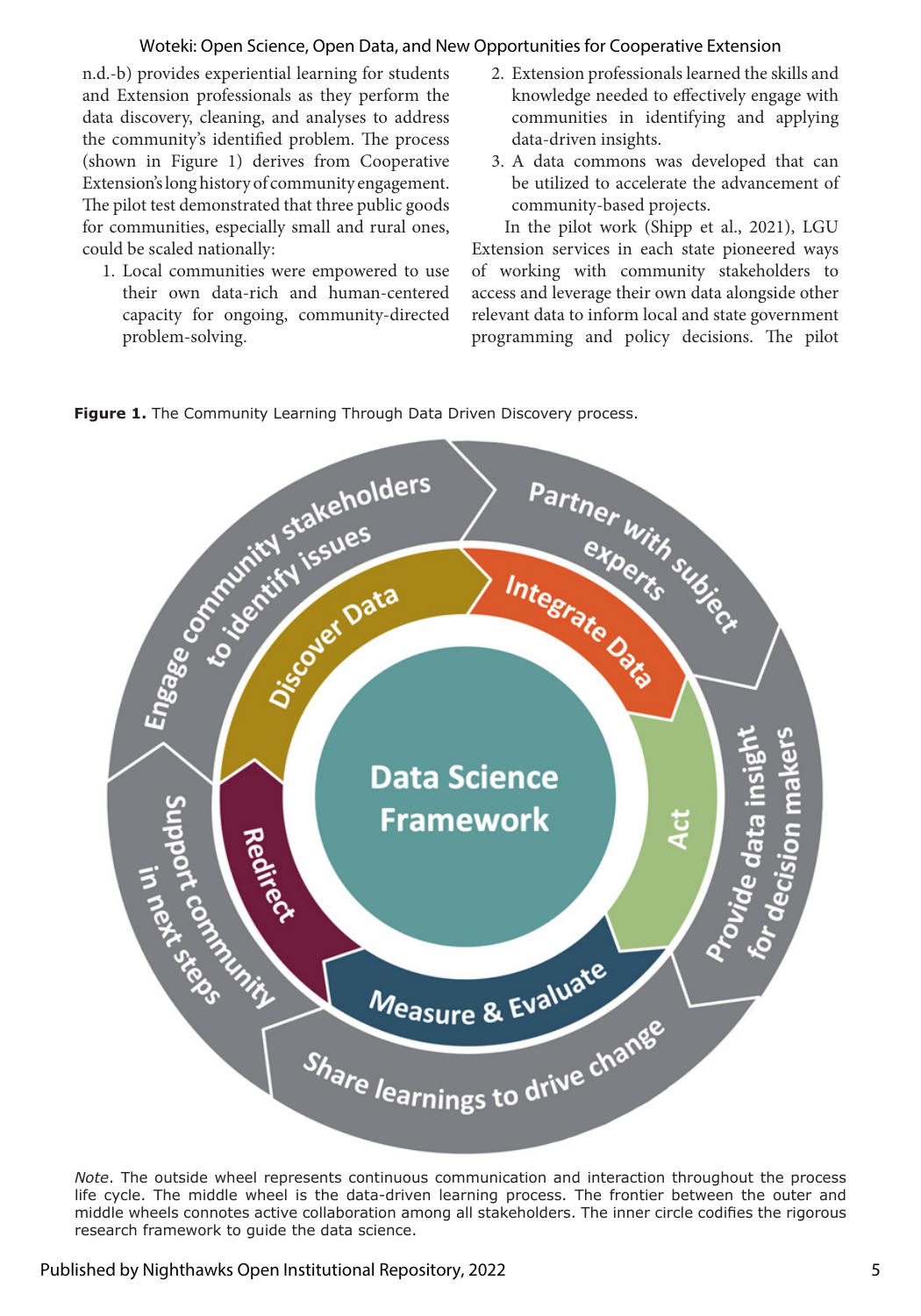## Journal of Community Engagement and Scholarship, Vol. 14, Iss. 3 [2022], Art. 6

**Table 2.** Examples of Case Studies Conducted by Extension, University Students and Faculty, and Community Stakeholders in Three States as Proof of Concept for Community Learning Through Data-Driven Discovery

| <b>Iowa</b>                                                                                         | <b>Oregon</b>                                                                                                          | <b>Virginia</b>                                                                               |
|-----------------------------------------------------------------------------------------------------|------------------------------------------------------------------------------------------------------------------------|-----------------------------------------------------------------------------------------------|
| <b>Expand Iowa State</b><br>University Extension<br>Community Helpline<br>Services across the state | Regulatory challenges<br>and impact on economic<br>development in Eastern<br>Oregon border region                      | Address barriers to health<br>care access and use in<br><b>Patrick County</b>                 |
| Identify communities in<br>greatest need of excessive<br>alcohol-prevention efforts                 | Forecasting tools for cost<br>analysis of water and<br>wastewater facilities in<br>small towns and cities<br>statewide | Understand incarceration<br>and recidivism in Halifax<br>County                               |
| Pilot "systems of care"<br>data infrastructure<br>to inform a health<br>information platform        | Water quality<br>requirements for fresh<br>produce growers                                                             | Measure economic and<br>social infrastructure:<br>intergenerational poverty<br>in Page County |
|                                                                                                     | Create an economic<br>mobility baseline for the<br>South Wasco County area                                             | Measure regional food<br>insecurity and the role of<br>a Loudon County food hub               |

test was conducted during the summer of 2020, when the COVID-19 pandemic had closed many organizations. Each state took a slightly different approach to engaging the community. The Oregon and Virginia teams built on their Extension models and had local stakeholders identify problems and data. In Virginia, for example, the Patrick County Cooperative Extension Office worked with the Virginia Department of Health and the Healthy Patrick County coalition to identify and prioritize the county's health challenges through a listening session and review of previously conducted health assessments and situation analyses. In Iowa, the state health department decided that the pandemic required changes to statewide programs and asked Extension to work with them on priority projects. The projects then became the focus of a 10-week program of learning and data analysis involving undergraduate students, graduate students, and faculty at the participating public universities. Table 2 lists some of the projects undertaken in each state as proof of concept for the approach. The range of projects was wide, spanning barriers to health care, regional food insecurity, the challenges of attracting and retaining workforce in a rural county, water quality requirements for fresh produce growers, and regulatory challenges and

their impact on economic development. The nature of these problems required bringing expertise from across disciplines and across universities to inform the framing of the projects, the data discovery, and the interpretation. In addition to these projects, the three-state team also created the prototype for a national data commons (University of Virginia Biocomplexity Institute, n.d.-a), employing the community capitals framework for advancing economic mobility.

Discussions are underway to seek authorization in the next U.S. Farm Bill to allocate additional resources to the Extension system for (a) creating a community of practice for this newly expanded role and (b) developing a national data commons to capture and curate processes in support of data discovery, sharing, access, analytics, and evaluation for data-driven decision-making.

Recently, the United States, Canada, and Mexico joined together to form the North American Agricultural Advisory Network (NAAAN), creating another opportunity for learning between and among agricultural extension leaders, practitioners, users, and policymakers. The NAAAN will be a discussion forum that expands on the relationships that already exist between and among the three countries'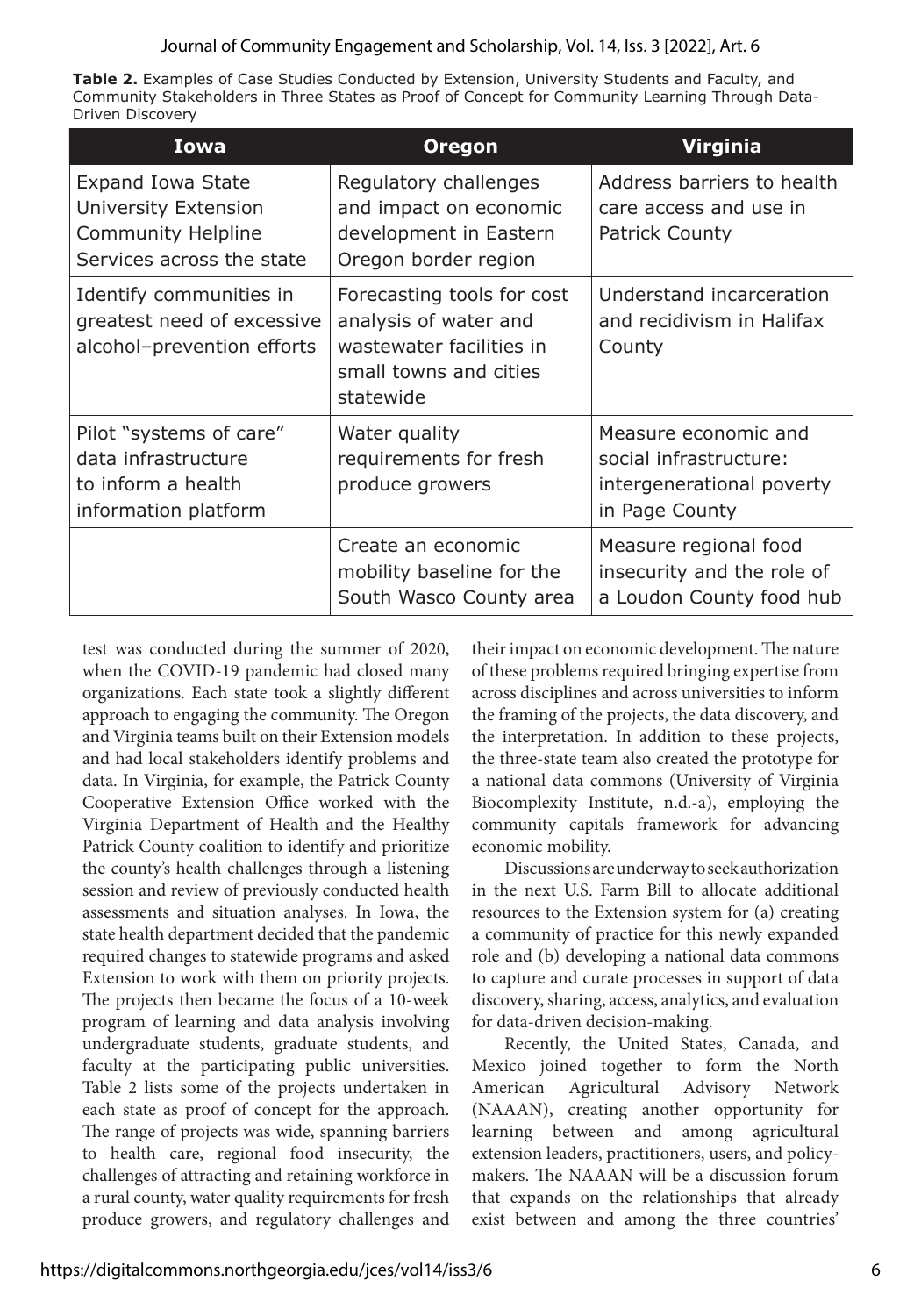agricultural extension programs. The NAAAN will also be the regional representative to GFRAS's global network and will link the North American Extension communities of practice to their counterparts across the world.

GFRAS is an international nongovernmental organization headquartered in Switzerland that provides a forum for agricultural advisory services to share learning and information. As the single global voice for agricultural Extension programs and service providers, GFRAS has regional networks that cover nearly all countries in the world. Each regional network works with agricultural Extension stakeholders at the country level (in many countries, these stakeholders have formed GFRAS country forums) to inform and improve the effectiveness of agricultural Extension programs at national and local levels.

Lastly, Extension can find other partners for its pioneering work with open data, data science, and new models for helping communities and rural governments make evidence-based program and policy decisions through GODAN. GODAN came into existence in 2015, with the United Kingdom and the United States as its initial supporters. The organization now has over 1160 partners that span governments, United Nations organizations, private sectors, and academic sectors who are committed to a statement of purpose and to collaborating across existing agriculture, nutrition, and open data activities to solve food- and agriculture-related problems.

## **What This Means for LGU Extension Services and Other Public University Engagement**

In the short term, LGU Extension has opportunities for accessing open data and applying data science in all aspects of its work. There is enormous potential to expand the range and influence of Cooperative Extension in rural and urban settings where data-driven insights can help in making better decisions. To capitalize, Extension professionals must acquire new expertise in data analytics and engage more broadly with data science faculty experts on campus, regionally, nationally, and globally. Acquiring these skills and harnessing the potential of research and programmatic data will become essential for effective and collaborative community engagement. The new transborder relationships among Canada, Mexico, and the United States can build on the three countries' existing programs and open data commitments and serve as a model

for other countries' advisory services.

Fully implementing this expanded role for Extension will require some advocacy for resources to build the National Community Learning Network and a national data commons as well as advocacy for open access policies at all levels of government. Hesitancies about embracing open science, fully engaging in transdisciplinary work, and developing international partnerships are all hurdles to be overcome. The upcoming reauthorization of research and education programs in the Farm Bill's Title 7 is an excellent place to start (United States Department of Agriculture, n.d.).

Open science and open data will become essential policy platforms for future Extension programming and for communities partnering with Extension organizations. This is equally true for all public university engagement. What may seem to be an abstract debate among distant policy "experts" is in fact of great importance for public university engagement, research, and teaching, as is moving Extension programming from safe and familiar disciplinary programming toward inter- and transdisciplinary solutions that address the complexities of local social, economic, and ecological conditions. Effective programming for climate change, pandemics, food systems, and the vast array of transdisciplinary problems will require equally involved local collaboration among communities and their university partners. Opening doors to knowledge that is presently hard to access and analyzing data to better inform local decisions and programming are important roles for Extension professionals and their university and local partners.

# **References**

Arza, V., & Fressoli, M. (2017). Systematizing benefits of open science practices. *Information Services & Use*, *37*(4), 463–474. https://doi. org/10.3233/ISU-170861

Brown, P.O., Cabell, D., Chakravarti, A., Cohen, B., Delamothe, T., Eisen, M., Grivell, L., Guédon, J.-C., Hawley, R.S., Johnson, R.K., Kirschner, M.W., Lipman, D., Lutzker, A.P., Marincola, E., Roberts, R.J., Rubin, G.M., Schloegel, R., Siegel, V., So, A.D., . . . Watson, L. (2003, June 20). *Bethesda statement on open access publishing*. http://legacy.earlham. edu/~peters/fos/bethesda.htm

Exec. Order No. 13,642, 3 C.F.R. 244 (2013). https://www.govinfo.gov/content/pkg/CFR-2014 title3-vol1/pdf/CFR-2014-title3-vol1-eo13642.pdf